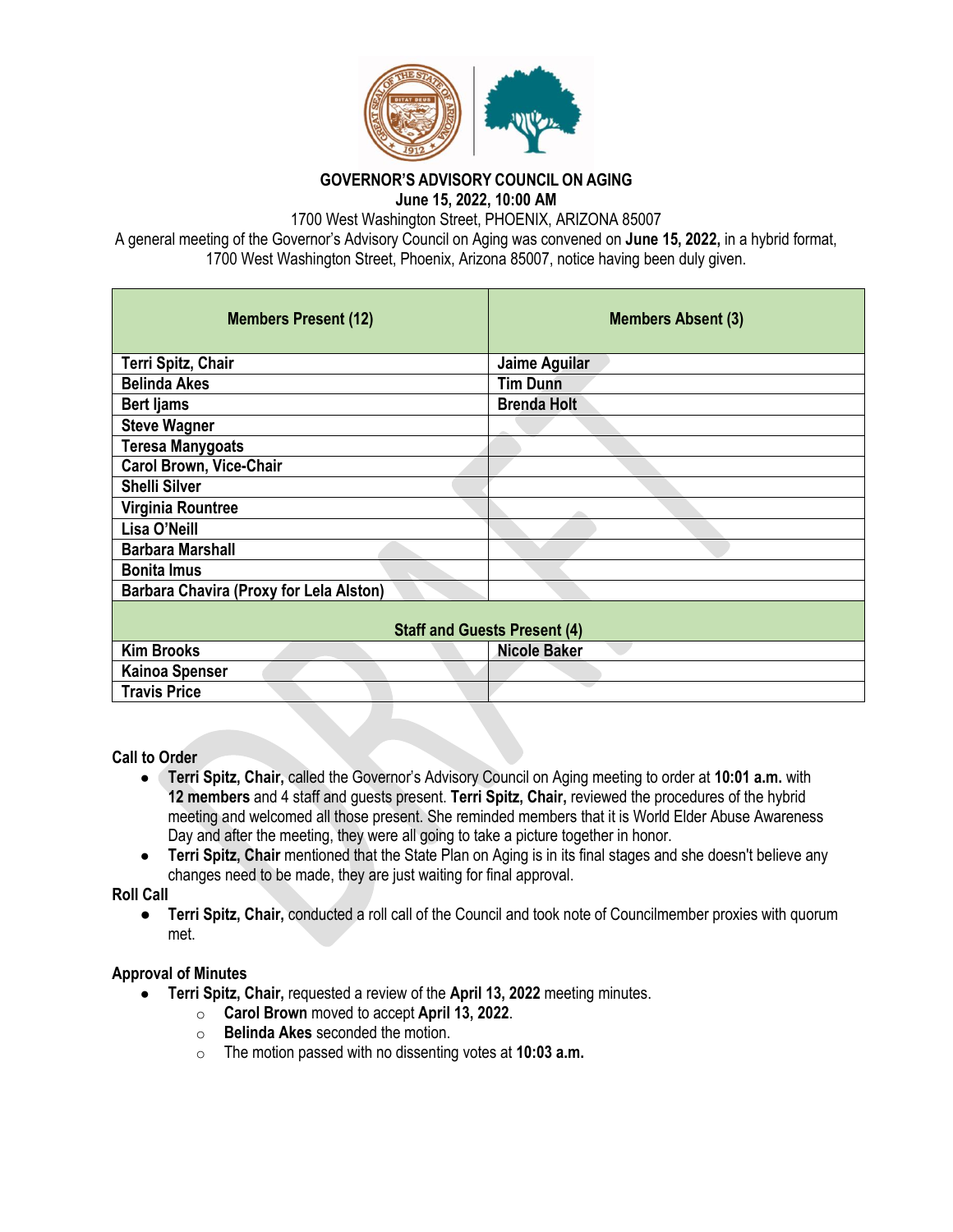# **Funding Request Process**

- **Terri Spitz, Chair,** introduced **Travis Price,** Compliance & Procurement Manager, Arizona Office of the Governor, who shared information about the funding request process**. Travis Price** began the presentation by stating that the Governor's Office of Youth, Faith and Family (GOYFF) is the fiscal agent of the Aging Council. The budget of GOYFF comes from Federal, State, and donated funds that can be used for staffing and administration needs to support the councils. It allows for some of the money available to be for potential projects or sponsorships. Many rules and regulations come along with this money since it is Federal and State funding. The biggest rule to be aware of during the procurement process is that there are certain requirements that must be met.
	- There are two categories of expenses; a majority is vendor expenses and then there is grant funding. Vendor expenses are completed through a state contract with a goods provider or service provider and cannot be over \$10,000. If it exceeds that limit, a request for quotes takes place where the selection committee looks at different bids. Grant money is used solely for funding grant programming within GOYFF.
- The GOYFF Funding request process is to find a vendor, create a Purchase Order or vendor contract, and get final approval from leadership. For the Aging council to best take advantage of funding they should work with the GOYFF team ahead of time to discuss the logistics so work can begin on the project as quickly as possible.

# **Arizona Commission for the Arts: Intervention on Social Isolation**

- **Terri Spitz, Chair,** introduced **Alexandra Nelson** and **Anne L'Ecuyer. Alex Nelson** is the Deputy Director at the Arizona Commission on the Arts. In her time with the Arts Commission, she has worked on a number of major initiatives, including the Arizona Arts Education Research Institute, Community Catalysts, AZ Creative Communities, and AZ Creative Aging. **Anne L'Ecuyer** is the Executive Director for the Arizona Commission on the Arts. She is an expert in creative placemaking and place keeping, creative industries and cultural tourism, and the integration of the arts toward educational, social, and environmental goals in communities in the United States.
- Anne L'Ecuyer began with her own educational journey and has spent the majority of her career working in DC. She offers a special insight into the intersection of the Arts, Community, and Business. She discussed the social impact of when businesses and the Arts come together to help the community and specifically how it can help the aging population through "Creative Aging" programs. **Alex Nelson** then introduced herself**,** she has been with the agency for 13 years and spent her time in creative learning with children and adults.
- **Anne L'Ecuyer** shared that the Arts Commission is a state agency that has been around for 55 years and in the most recent legislative session, they were re-authorized for another 8 years. Its mission is to allow all Arizonans to take part in creative activities as creative life is integral to our communities. They are one of 56 Arts Commissions in the country where a majority of their funding comes from the National Endowment for the Arts, an appropriation from the state, and philanthropic donors. The Commission is governed by 15 Governor-appointed members Staff includes practicing artists, skilled administrators, and education specialists who serve in local and national arts leadership roles.
- The Commission's main roles are: Supplying grants to local organizations, creating spaces for the creative community to gather, and serving as a resource for artists and for all Arizonans to get involved with the Arts. Some of their main programs include:
	- ARTS+ Youth houses all of the programs for children such as their state-wide Poetry contest, school engagement field trips, and even a Youth Arts Council. This council oversees and determines all of the youth grants given out. They even offer Americorps internships.
	- ARTS+ Veterans is how they connect the Arizona veteran community to the Arts. More specifically it is connecting the value of service and looking to connect them with employment opportunities in the creative arts.
	- ARTS+ Seniors is to serve the Aging population by providing respite for healthcare workers, support for family caregivers, and creative aging programs for seniors. Research has shown that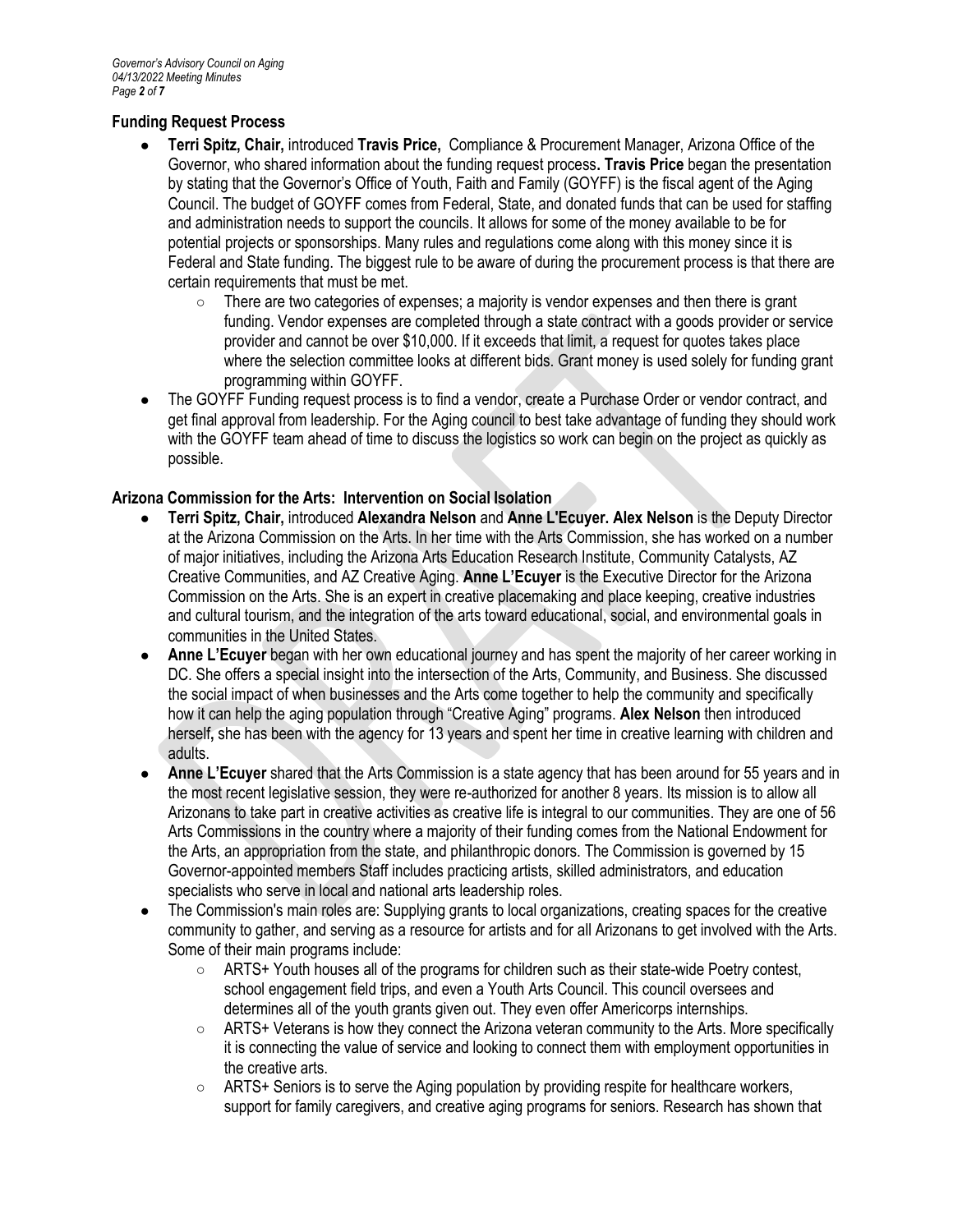creative aging programs have a positive impact on health outcomes.. Examples such as creative exercises being an early treatment for dementia and dance as a method of mobility.

- Alex Nelson discussed how creative aging is for everyone since we all are aging. It is an umbrella term for the national movement of using the tools of creative expression for healthy aging. It shows how it is a dual field of arts and science coming together to create the best health outcomes for seniors in all living situations. Using research from "*The Creativity and Aging Study*", it is shown that when seniors are involved in weekly participatory creative art programs there are:
	- fewer doctor visits and less medication usage;
	- more positive responses to the mental health measures;
	- more involvement in overall activities
	- Increased self-efficiency and less social loneliness
- Alex Nelson shared that overall these community based creative aging programs reduce the risk factors for the need of long term care. From this study, they created the AZ Creative Aging Initiative whose core values are a process-based approach, person-centered engagement/care, and culturally responsive programs. The initiative was organized around programming that strengthened skills in the arts of creative aging, implementing those programs, and growing the creative aging field overall. Specifically helping these creative practitioners learn how to serve the aging population in the best way possible. This allows for good partnerships to take place between aging, creative, and healthcare providers. In 2019, after looking at the AZ Creative Aging Initiative programs for 3 years, they created a strategic visioning process called Creative Aging 2.0 which was their plan for programming moving forward but then the COVID-19 pandemic changed everything. Taking a look at their different community-built strategies shows how the Arts Commission stuck to its programming plan while still pivoting around the pandemic restrictions.
- **Anne L'Ecuyer** then discussed how the Arts Commission took a systemic approach of looking at their surveys and taking a field scan of the programs through a post-COVID-19 lens. From this systemic approach, they hope to get connected to other creative aging service providers and craft deeper relationships with healthcare organizations to identify how they are doing creative aging. Another Strong emphasis is on workforce development to help creative workers access professional opportunities in healthcare environments, and support resilience for all healthcare workers.
- **Terri Spitz, Chair, shared a personal account of the impact of seeing creative aging programs take place in** the Alzheimer's community by the members forming a choir in a congregate-care facility that allowed seniors to battle social isolation and dementia through singing. **Anne L'Ecuyer** responded by saying that this is an example that shows how this helps all involved.
- **Barbara Marshall recounts a personal experience of seeing the power of creative aging in an assisted** living home where they created a group for former musicians to get together and play to provide concerts for the home.
- **Belinda Akes** talked about a program her group started called "Arts and Meals" which provides a meal after a community art class hosted in the local firefighters' station to battle hunger and senior social isolation. **Anne L'Ecuyer** responded that is a great way to build a program in that rather than inventing something new, use local partners to create efficient, safe, and effective community response programs. She is excited to be back in Arizona to help expand their reach into more rural and tribal Arizona.
- **Bert liams** talked about bringing creative aging programming to home-bound seniors so they are not left out. She discussed the creative arts program she created in her local community that focused on dance, poetry, music, and the visual arts. She had great success and positive feedback from the community. She asked how the Commission for the Arts can help home-bound seniors in the Prescott area. She is looking to create a partner program for seniors and volunteers who would spend time with the seniors, not just drop off a meal. She would like to partner with the Commission closer on bringing them up to the Prescott area. **Alex Nelson** expressed she wants to continue to have this conversion with the whole council on how they can help bring creative aging into their respective communities. **Anne L'Ecuyer** responded that it is questions like this that help to allow the Commission to act as a connector to each of the service providers in this area. **Carol Brown** suggested that they look to NAU and their senior companion program which is already going into homes to help bring the creative aging programs along with them.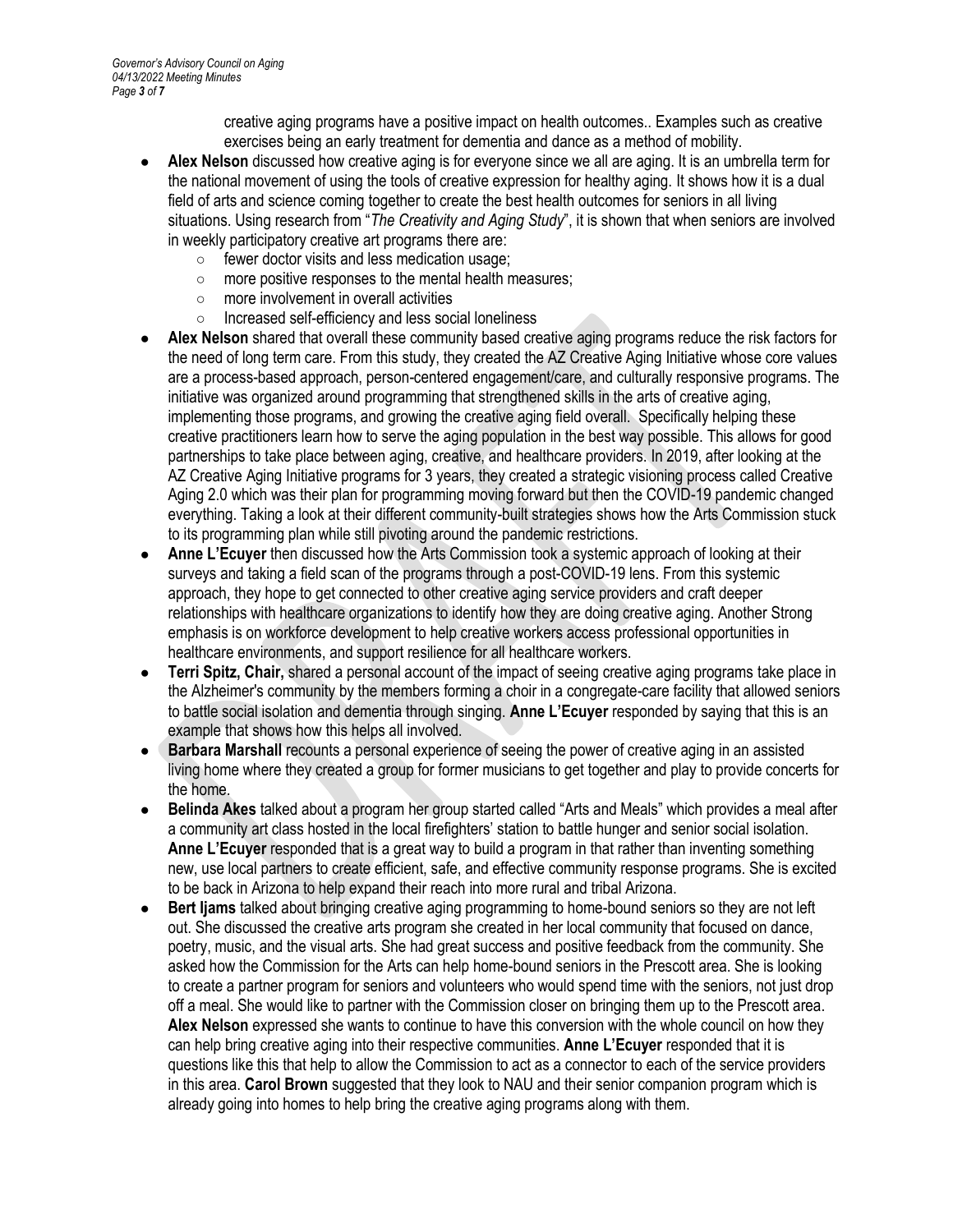### **Update from AARP Impact of Medication Costs**

- **Terri Spitz, Chair,** introduced **Brendon Blake,** Associate State Director of Advocacy at AARP Arizona. Brendon has been with AARP Arizona since 2016, focusing on advocacy work at the local, state, and federal levels, working on a variety of issues such as long-term care, housing, transportation, financial security, and utilities.
- **Brendon Blake** discussed rising Rx prices and their impact on older Arizonans. Americans pay the most for Rx drugs around the globe while the international community pays less than half (41%) for the same drugs as U.S. consumers. Researchers have deemed a term for it: American Premium. As a result, companies are able to pay their global R&D budget through purchases made by American consumers. One of the main arguments the Rx companies use to maintain high prices is that funding is needed for research and development; however, for the 210 new drugs introduced from 2010-2016, each one had received federal funding. There are two types of research: basic and applied. Basic research is exploratory and encompasses the foundational research it takes to find the building blocks of new medications. Applied research is creating the medications that are used and the NIH fund a majority of basic research in the US. Whereas only 16% of pharmaceutical companies' budgets are going towards exploratory research since it is much more expensive and doesn't always yield new drugs for that company.
- **Brendon Blake** discussed how Pharmacy benefit managers (PBM) and insurance companies play a role in Rx pricing. PBMs are the middlemen between Rx manufacturers and the wholesalers so they are making money from both the manufacturing and insurance companies.
- One common misconception is that older Rx drugs will go down in price over time but this is not always true due to generics not being created. This is due to current patents such as Pay-for-Delay Agreements which allow current name-brand drug manufacturers to pay generic drug manufacturers to not produce it so the name-brand company keeps hold of the Rx drug. Insulin is an example of a biologics patent protection as it is a living organism and is a live drug. It has not gone down in price or had a generic created since the federal government continues to give the two patents of Insulin to the same two companies, creating no competition. Insulin is the most known but this impacts a full spectrum of Rx drugs.
- **Brendon Blake** shared trends within the Rx drug market. There are constant increases in brand name medications since before the pandemic and these vastly outpace inflation. Between 2015 and 2019, the Top 50 Medicare drugs saw a total increase of \$38 Billion. There are no laws preventing Rx drug manufacturers from constantly raising the price of the Rx drug for no reason. Drugs outpaced inflation in 2022 and before the pandemic, we saw the cost of generics actually go down.
- Older Americans take an average of 4.5 medications and in 2016, the average Medicare recipient paid \$5,460 in out-of-pocket expenses. This is certainly higher due to inflation and will only continue to go up with the cost of drugs continuing to rise. The average social security check is around \$1500 a month which is not near enough to cover their medications. Due to this increase in the cost of medications, globally seniors are the fastest-growing segment of the first time homeless population. This is due to them having an income they cannot grow or not enough money to cover their medical and living expenses forcing them to choose. This forces many seniors to drive south across the border to buy their prescriptions at a reasonable price.
- **Brendon Blake** stated that there are many groups trying to help resolve this issue. AARP started a Campaign called "Stop Rx Greed" with goals at both a Federal and State level.
- The federal goals are: to allow Medicare to Negotiate for Lower Rx Prices, cap Out of Pocket Costs, end Pay-for-Delay Agreements, and an inflation-based cap on Rx drug prices. For state solutions, they are trying to implement Drug Affordability Boards to negotiate for state plans.
	- This is not the only state solution AARP supports. In Florida they supported its state importation plan. This allowed Florida to buy Rx drugs from other countries and allow it to be shipped into Florida so it can be purchased at a cheaper cost.
- These solutions are just cost-shifting measures so it means that someone or some insurance company is still going to eventually pick up the bill which causes the companies to raise monthly premiums instead. The solution is to have transparency around Rx drug costs so it can be lowered over time. This transparency is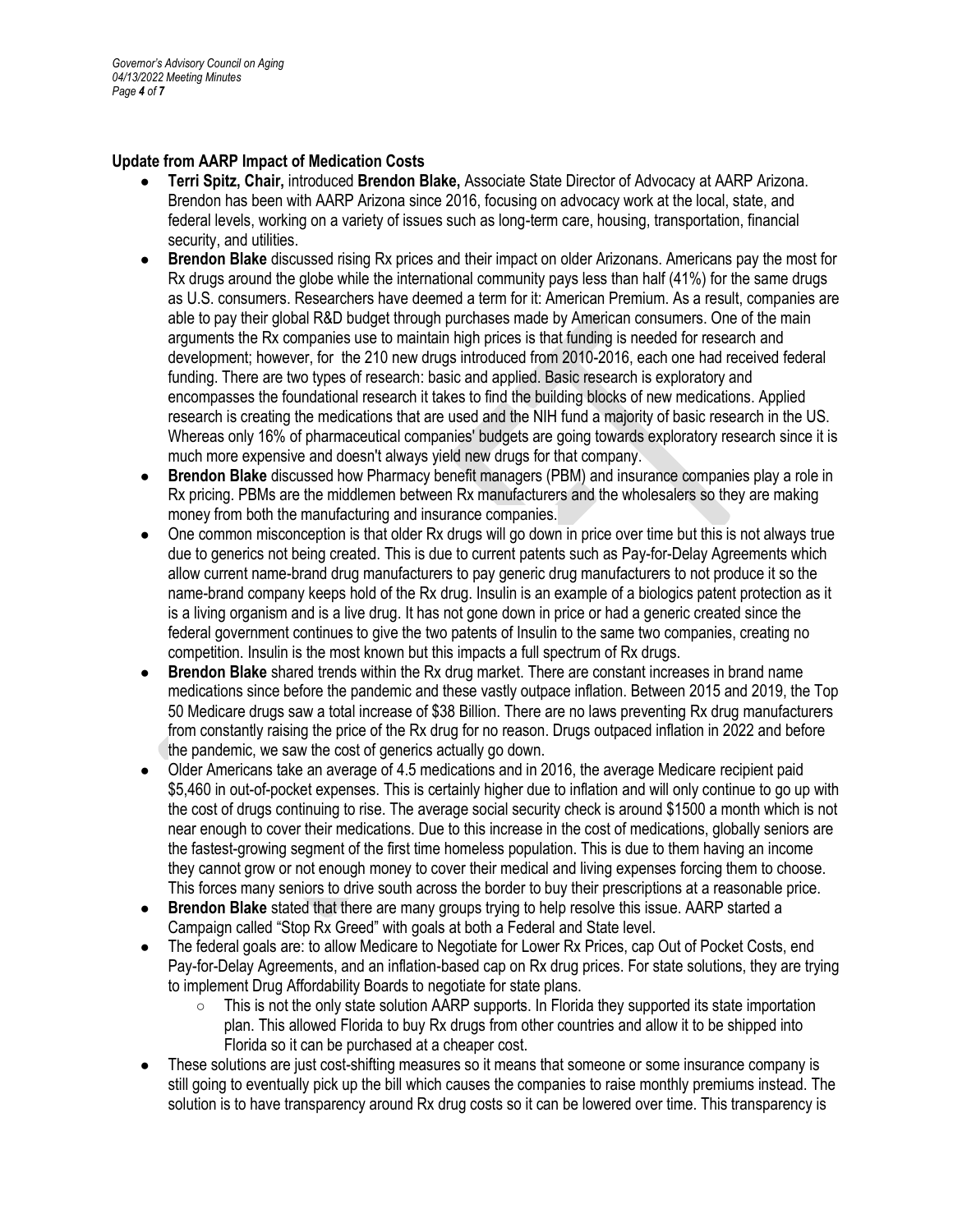in hopes of revealing the price so it goes down, such as with insulin but prices went up due to no actual competition in the insulin market. The only real solution is just to lower the actual price of Rx drugs.

- **Barbara Marshall** asked if there was any federal legislation in place to combat this issue. **Brendon Blake**  said there is currently no legislation pending at a federal level. There is a discussion of a bi-partisan standalone bill that would place a \$35 dollar cap on insulin a month, and medicare negotiating Rx drug prices. A state-level AARP is working to get Arizona Senators to sign on to it.
- **Carol Brown** asked what is the age considered older in this presentation. **Brendon Blake** said that when he was referring to older Americans it was those over the age of 65.
- **Bert Ijams** asked what is the top barrier to lowering Rx drug prices. **Brendon Blake** stated there are a number of barriers and outside of advertising Rx drug manufacturers heavily invest in lobbying which makes it harder to fight. Another tactic employed by the Rx drug manufacturers is saying that they need the higher prices to help fund research for the cure to cancer and Alzheimer's disease. There are financial incentives to research certain cures.
- **Steve Wagner** stated his gratitude for giving light to an issue of this gravity and bringing clarity to the situation and the major impact this has on the aging population of Arizona.

# **Workgroup Update**

● **Terri Spitz, Chair,** introduced **Steve Wagner** for an update from the Aging and Community workgroup. He stated that the group accomplished all but 2 of their objectives as a workgroup. The only two left are dementia education and training programs in collaboration with Adult Protective Services of DES. They are also working on creating dementia education programs for first responders and still working with DES to complete these. In other news, the Arizona Fall Prevention Coalition is excited to announce their education community is moving forward with fall recovery programs in collaboration with the University of Arizona. They are working on a robust plan that includes video content and other useful resources that could be given to caregivers and care professionals to appropriately help someone after a fall in a dignified manner.

# **Councilmember & Liaison Roundtable**

- **Terri Spitz, Chair,** began with her own update from the Alzheimers Association since June is Alzheimer's Awareness Month. They are working on a do-it-yourself event called "The Longest Day" on June 21. It represents and shines a light on the caregiver for all the hours they put into taking care of those living with Alzheimer's. They held an education conference in early June where they had around 400 people in attendance virtually and will continue to do these virtually since it reaches more people. They are prepping for the third "Women Conquer All" event in September which is virtual but will also have watch parties across the state. An upcoming concert later this summer from the dementia group that has been practicing in their office all year.
- **Terri Spitz, Chair,** introduced **Barbara Marshall** for an update from the Maricopa County Attorney's Office (MCAO). **Barbara** had no updates.
- **Terri Spitz, Chair,** introduced **Belinda Akes. Belinda** shared the article again regarding the Meals and Art program they are doing. She shared that she has the new position of Chair for the Pinal Gila Council for Seniors.
- **Terri Spitz, Chair,** introduced **Bert Ijams** for an update from the Prescott Meals on Wheels. **Bert** stated the real challenge of conducting business due to inflation and gas since they are driving all day. Even though they served a record number of in-home meals this year, looking at the next year's budget is daunting due to the current economic climate. They reimburse their drivers per mile and with the recent federal increase in the reimbursement rate, it's going to be a particular challenge in the coming future. They are very excited about the companionship program that allows for a concentrated session between the volunteers and the seniors.
- **Terri Spitz, Chair,** introduced **Carol Brown** for an update from the Western Arizona Council of Governments (WACOG) Area Agency on Aging. **Carol Brown** discussed Elder Abuse Awareness Day as it is a high priority for their office. They are looking for ways and tools to be heavily involved in advocacy and raise local awareness. Things opened up during this year due to having proclamations in each of their area's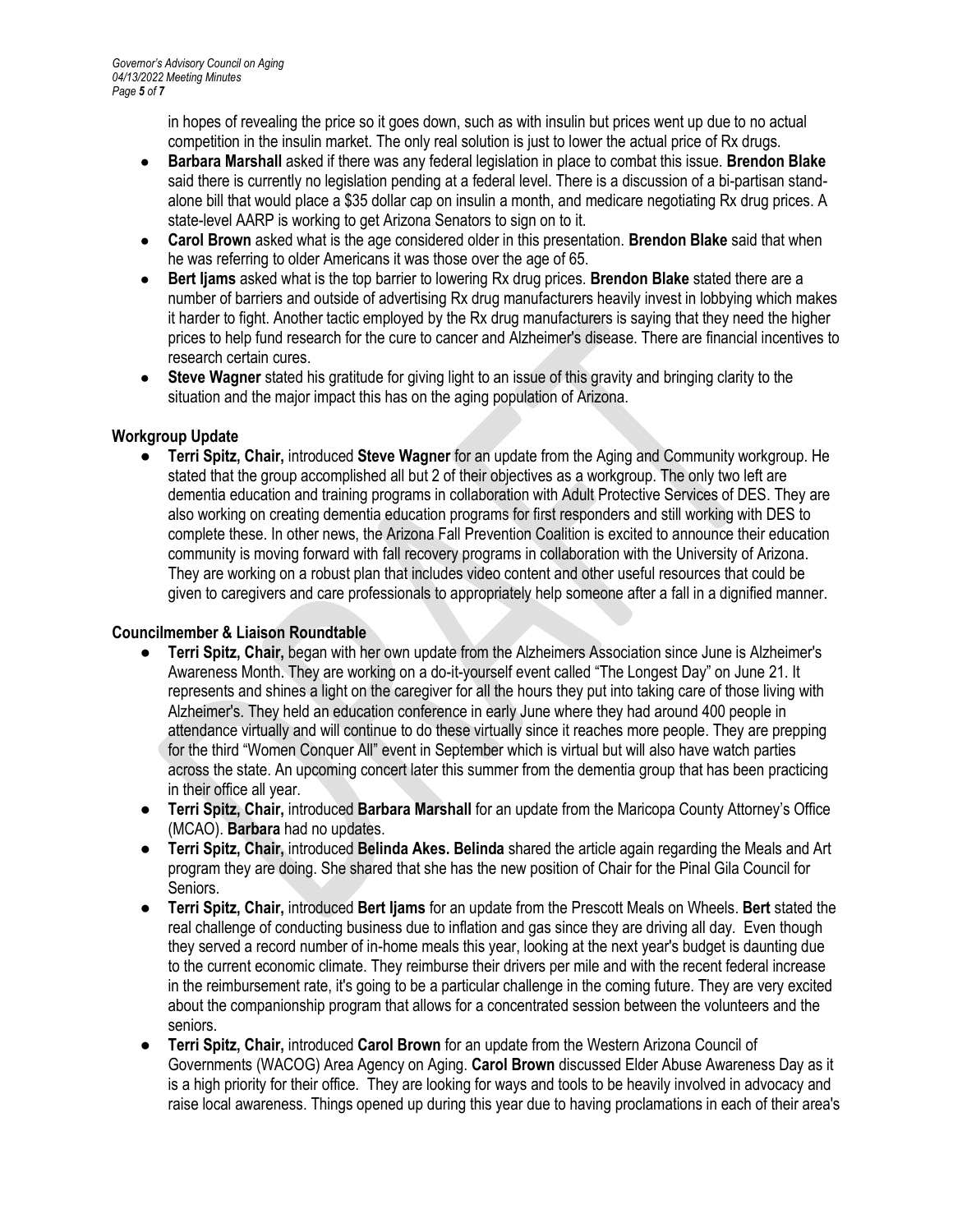cities, connecting with all senior centers, and having them have a personal recognition of the day. Also, WACOG made bookmarks and elder abuse prevention brochures in Spanish and English to hand out at events. Working on advocacy issues at local, state, and national levels. Each of us has the chance to stop elder abuse and sometimes all it takes is a call. Volunteer shortages are coming to the forefront as they are no longer able to keep up with the demand of the communities.

- **Terri Spitz, Chair,** introduced **Lisa O'Neill** for an update from The University of Arizona Center on Aging. **Dr. O'Neill** attended and praised the World Elder Abuse Awareness Day Conference. They received funding money to work on geriatric workforce enhancement programs focusing on certification and enhanced geriatric training for CNTs, EMTs, and Physical Therapy Assistants. She had a call with Sen. Kelly where they discussed silver alerts and GACA's involvement with the original bill when it was passed; they want to make sure this program is continued in the future.
- **Terri Spitz, Chair,** introduced **Barbara Chavira (Proxy for Lela Alston)** who is putting together information for the CLPA event in October to give to everyone.
- **Terri Spitz, Chair,** introduced **Shelli Silver** for an update from the Arizona Health Care Cost Containment System (AHCCCS). They are working on the American Rescue Plan Act which has \$5 million for strengthening and expanding community-based home services. Working to get additional payments out of the door to providers and are waiting on CMS information so they can get bonus payments out to providers. Specifically wanting to get payments out to those service providers serving and living on tribal lands but still waiting on approval. The Public Health Emergency has been extended by another 90 days which means it will be extended into about mid-October, haven't finalized this yet but highly likely. This is an important date to keep in mind for AHCCCS since it does not allow them to unenroll someone in the program.
- **Terri Spitz, Chair,** introduced **Steve Wagner** for an update from The RightCare Foundation. The Arizona Attorney General's Taskforce Against Senior Abuse recently had a meeting of their Health and Safety committee in which they are looking to nominate a Co-Chair. It will be determined at their next meeting which is at 1 pm on Tuesday, June 21, 2022, if the council members would like to attend. Seconded **Carol Brown's** acknowledgment of the abuse, neglect, and exploitation of seniors. Only 1 in 24 cases of abuse, neglect, and exploitation are reported so more attention is needed. Shared a personal experience from a shift of his job as a firefighter where they helped a senior who had unknowingly left their care facility to everyone there to showcase the intensity and lasting impact of ailments like dementia.
- **Terri Spitz, Chair,** introduced **Teresa Manygoats,** for an update from the Department of Health Services Healthy Aging Program, Office of Chronic Diseases. She relayed that the Department is getting ready to release their ADHS Suicide Prevention Plan. This was put together to support AHCCC's grant application process for the new emergency hotline for Suicide prevention that will soon come out at a national level. They had over 100 participants from across the state at their most recent stakeholder meeting. The Department plans to hold another Strategic Planning period to develop a 2-3 year Action Plan which will be available on their website later this week. She encouraged council members to take part in the external stakeholder meetings as they will allow another Strategic Planning session and timeline for the next strategic plan. **Carol Brown** stated that this new Suicide Prevention Plan will start July 16, 2022, and the new hotline is 988 for mental health emergencies.
- **Terri Spitz, Chair,** introduced **Virginia Rountree** for an update from the Arizona Department of Economic Security (DES). DES has been experienced a lot of turnover but she is happy to announce that they are starting to fill the positions most importantly an Aging administrator in the Aging and Disability Services unit while also filling other necessary supportive roles. The State Plan on Aging is in the approval process with DES and did have a public comment period that led to some changes. The plan is due to ACL on July 1, 2022, and to the Governor's office shortly after that. They are working with Triple-A's on their individual area plans to tie their area-specific goals to the larger state plan with some flexibility of goals based on region. Received extra ombudsman funding (~\$411,000) from the American Rescue Plan to primarily report on cases of abuse and neglect in adult care homes and assisted living facilities while providing an array of other services. ACL sent out a survey to learn how aging networks collaborate and see the efficacy of their programming. It has gone out to Triple-A partners and state agencies which will soon have the results sent